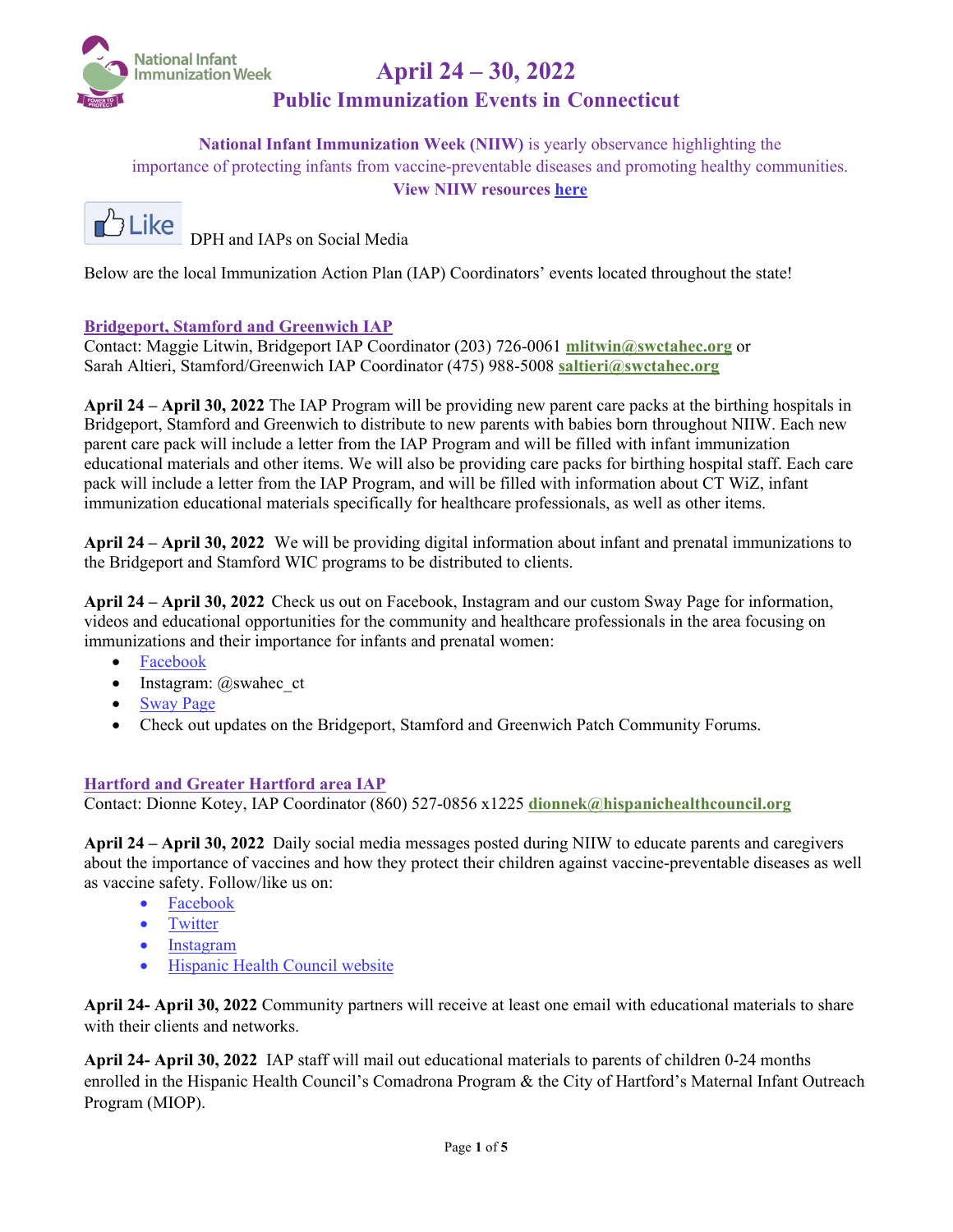

## **Public Immunization Events in Connecticut**

**April 24- April 30, 2022** IAP staff will distribute bags with educational items, immunization information and the 2022 immunization schedule to WIC offices, YMCA Early Learning Centers and other early childhood education centers (TBD) across all towns in the Hartford & Greater Hartford IAP service area.

**April 24- April 30, 2022** IAP staff will work with the Comadrona team to verify (via CT WiZ) whether all children 0-24 months enrolled in the program are up to date with their immunizations.

**April 22, 2022** IAP staff will table at the Hispanic Health Council's free food pantry at Templo Fe Church in Hartford to distribute information about CT WiZ, child immunizations and educational items.

**April 27, 2022** IAP staff will table at the free Community Clinic at the Hispanic Health Council 590 Park Street, Hartford to provide information about CT WiZ & child immunizations.

#### **Ledge Light Health District IAP**

Contact: Cindy Barry, MA, IAP Coordinator [\(860\) 448-4882 ext. 13](tel:860.448.4882;307)02 **cbarry@llhd.org**

**April 24- April 30, 2022** Groton Municipal Television will air a video PSA. The print, radio and video PSA will also be sent to 40 other media outlets. To view the PSA [click here!](https://youtu.be/VcgC8MHW67c)

**April 24- April 30, 2022** Lawrence and Memorial Hospital Birthing Center and a local consignment shops will distribute 300 bags to new parents (containing a bookmark, medicine spoon, vaccine record, hand sanitizer, LLHD IAP brochure, and vaccine information). The hospital will display a large NIIW poster in their birthing center reception area. 365 Montauk Ave, New London

**April 24- April 30, 2022** Twelve local libraries will distribute 2,000 bookmarks (10 Reasons to Vaccinate Your Baby) and display an accompanying poster.

**April 24- April 30, 2022** An ad will appear in local newspapers targeting communities with low immunization rates in birth to two years of age population.

**April 24- April 30, 2022** Radio PSA and interview (on April 28,2022) at WBLQ, the local station which serves the area and is a popular source of information for residents of North Stonington, Stonington and Pawcatuck.

**April 24- April 30, 2022** A launch of the new Infant Immunization Workgroup through Children First Groton and press release.

**April 27, 2022** Ledge Light Health District will attend the Childhood Wellness Fair at the US Navy Sub Base Fleet and Family Support Center, located at 100 Tern Rd. Groton, CT.

During the month of April an article will appear in the Mystic and Niantic Neighbors Magazine.

**Naugatuck Valley Health District IAP**

Contact: Elizabeth Green, BS, IAP Coordinator (203) 881-3255 **egreen@nvhd.org**

**April 24- April 30, 2022** An informational table will be displayed in the 2nd floor waiting area outside of WIC Naugatuck Valley Health District 98 Bank Street in Seymour. Information will focus on prenatal women and infants but will also include vaccination information throughout the lifespan.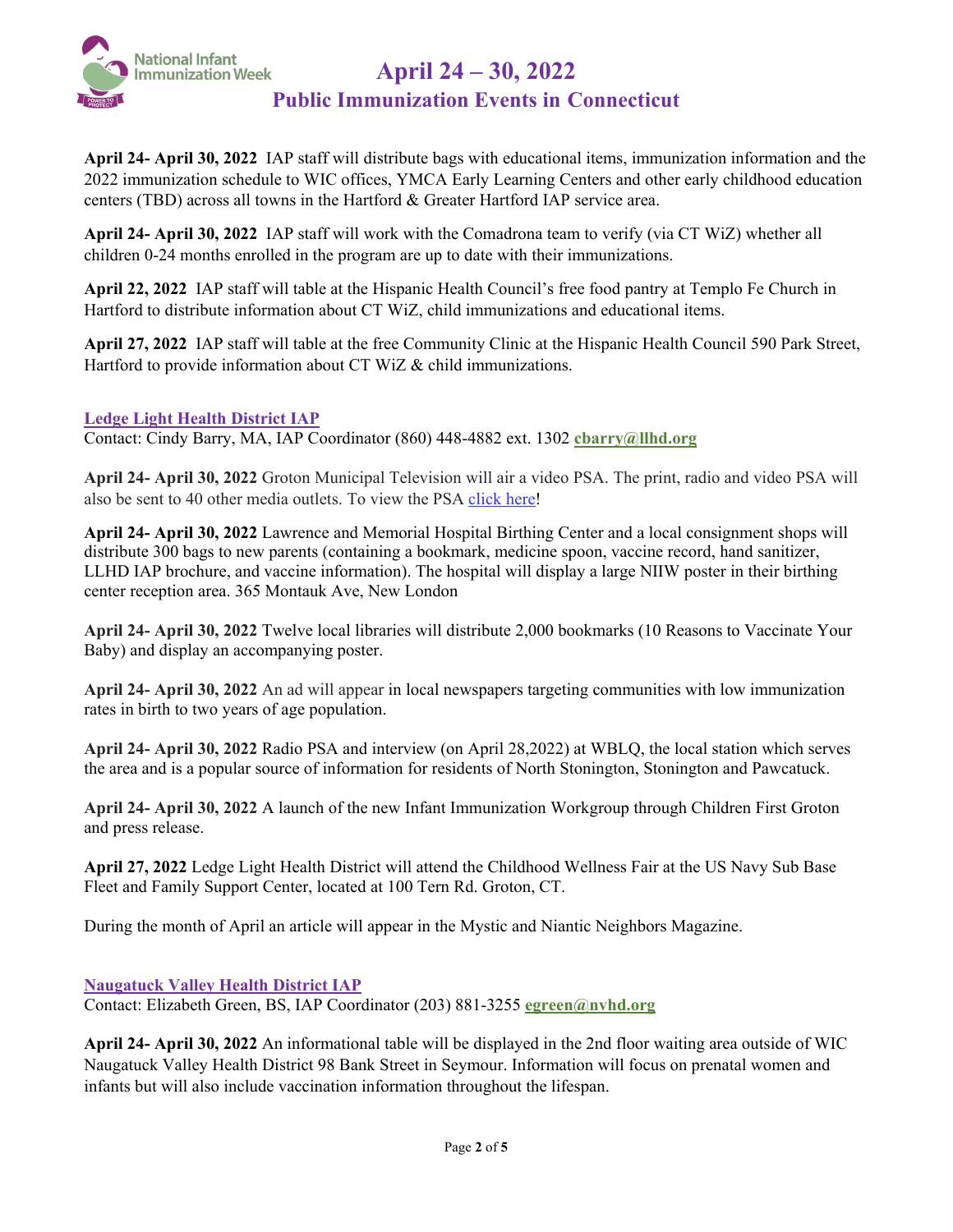

## **Public Immunization Events in Connecticut**

**April 24- April 30, 2022** An informational table will be displayed in the clinic room at Naugatuck Valley Health District 98 Bank Street in Seymour where routine vaccines and COVID-19 vaccines are administered. Vaccine information for all ages will be available with a focus on NIIW.

**April 24- April 30, 2022** Throughout the week, we will be posting on social media to educate parents and caregivers about the importance of vaccination in protecting their children from birth against vaccine-preventable diseases, and about vaccine safety. Like us on:

- [Facebook](https://www.facebook.com/NaugatuckValleyHD/)
- [Twitter](https://twitter.com/NaugValleyHD)
- [Instagram](https://www.instagram.com/naugatcukvalleyhd)
- [Naugatuck Valley Health District website](http://www.nvhd.org/)

**April 24- April 30, 2022** Promotional emails will also be sent to clinics within NVHD's jurisdiction promoting NIIW.

#### **New Britain Health Department IAP**

Contact: Meeghan Doris, MPH, IAP Coordinator (860) 612-2777 **meeghan.doris@newbritainct.gov**

**April 24- May 2, 2022** Immunization information and videos about the importance of being up to date with all children's vaccines will be posted on the New Britain Health Department [Facebook.](https://www.facebook.com/NewBritainCT)

**April 24- May 2, 2022** Free bookmarks will be given out at the New Britain Public Library, 20 High St, New Britain and The Hospital of Central CT Birthing Center THOCC Family Birthplace, 100 Grand St, New Britain with vaccine information and resources to find local pediatricians.

#### **New Haven and Greater New Haven area IAP**

Contact: Jennifer Roberts, IAP Coordinator (203) 946-7257 **JARoberts@newhavenct.gov**

**April 24- April 30, 2022** Throughout the week we will be posting on social media promoting the importance of childhood immunizations

- [Facebook](https://www.facebook.com/NHPublicHealth)
- [Twitter](https://twitter.com/NHPublicHealth)
- [Instagram](https://instagram.com/nhpublichealth?utm_medium=copy_link)

**April 24, 2022** NIIW Educational Materials will be sent to all providers in the Greater New Haven IAP area.

**April 24 – April 30, 2022** Banners promoting NIIW will be displayed in providers offices, libraries, and WIC offices in the IAP service area.

#### **Norwalk and Danbury area IAP**

Contact: Pam Bates, RN, BSN, Norwalk area IAP Coordinator (203) 216-0575 **ptb50@aol.com** Contact: Sarah Foristel, BS, Norwalk/Danbury area Outreach worker (203) 940-5220 **sforistel@norwalkct.org**

**April 24- April 30, 2022** IAP staff will deliver free resources that display positive vaccine messaging to Norwalk and Danbury area pediatric providers and birthing hospitals that can be given to patients and families to promote immunizations.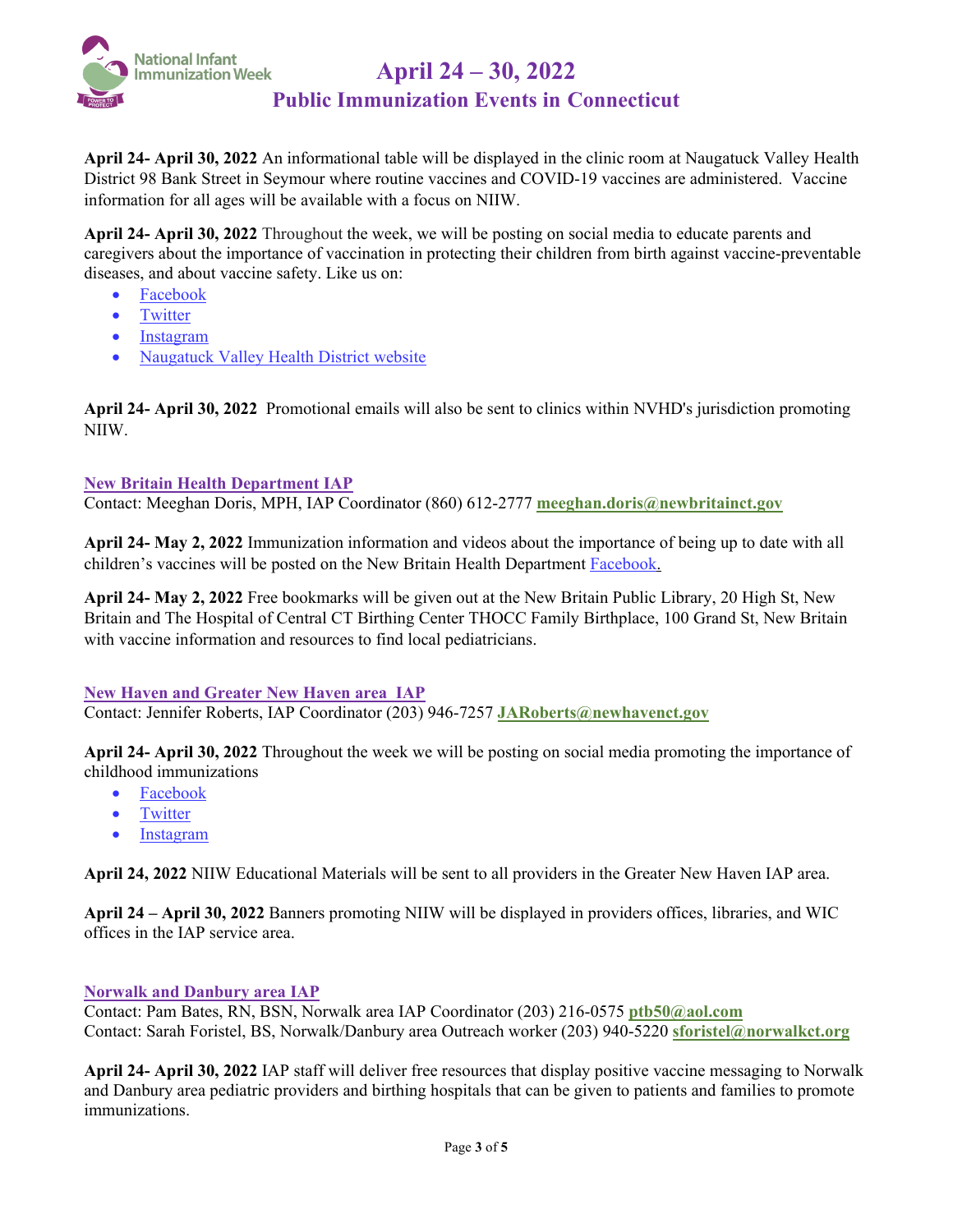

## **Public Immunization Events in Connecticut**

## **April 19, 2022 10:00am-4:00pm** CT WiZ/Immunization Record Check at WIC

Many children missed important check-ups and immunizations during the COVID-19 pandemic. NOW is the time to make sure your child is up to date and protected from many dangerous diseases! Attendees can stop by the lobby outside of the WIC office at the Norwalk Health Dept. at any time throughout the day to receive information regarding the CT Immunization Information System (CT WiZ), childhood vaccines, vaccine safety, and the whooping cough vaccine. Health Department staff will check the immunization records of children enrolled in CT WiZ. If not already registered, children can be entered in the program. This FREE event is open to the public. Free educational items!

More information about the childhood immunization program can be found on the Norwalk Health Dept.'s [Facebook](https://www.facebook.com/norwalkhealth) or [website.](http://www.norwalkct.org/health) Norwalk Health Dept. 137 East Avenue, Norwalk 06851

#### **April 28, 2022 11:00am** "Shots for Tots" Talk for FCA's, Parents as Teachers (PAT) Program,

Norwalk Health Department staff will provide a presentation to families enrolled in the Parents as Teacher's Program (PAT). PAT is a support program for young families offered by Family and Children's Agency (FCA) of Norwalk. The attendees will learn about the vaccinations needed for young children, the immunization schedule, the CT Immunization Information System (CT WiZ), and receive tips on how to keep their children upto-date. The event is free for FCA clients. It is not open to the public.

Those interested in learning more about Family and Children Agency's family support programs may contact: Margaret Woglom at: 203-523-5341 or email: **mwoglom@fcagency.org**

**April 24- April 30, 2022** Immunization information for pregnant women and infants will be posted and available for the taking on the Norwalk and Danbury Hospital maternity units as well as the CT Childbirth and Women's Center. CT's Immunization Information System (IIS), CT WiZ will be highlighted.

- Norwalk Hospital Maternity Unit, 34 Maple Street, Norwalk, CT
- Danbury Hospital Maternity Unit, 24 Hospital Ave., Danbury, CT
- CT Childbirth and Women's Center, 94 Locust Ave., Danbury, CT

#### **April 24- April 30, 2022**

- Check out posts about infant immunizations on [Facebook](https://www.facebook.com/norwalkhealth)
- Follow Norwalk Health Department's tweets about infant immunizations at:  $\omega$  norwalkhealth
- Information about the childhood immunization program, immunization schedules, and CT WiZ can be found on the [Norwalk Health Department's website](http://www.norwalkct.org/health)

#### **Torrington Area Health District IAP**

Contact: Anastasiya Domnich-Kovalevsky, IAP Coordinator (860) 489-0436 x314 **ADomnich-Kovalevsky@tahd.org** or Diane Impastato, IAP Worker (860) 489-0436 x318 **dimpastato@tahd.org**

**April 24- April 30, 2022** Posters in English and Spanish that encourage vaccination against Whooping Cough and "How Vaccines Strengthen Your Baby's Immune System" will be used in NIIW displays throughout the month in public locations like USPS and grocery stores.

**April 24- April 30, 2022** We will be posting related contents every day on Social Media that week.

April 12, 2022 We will attend an Easter Event hosted by Family Strides on April 12<sup>th</sup> at Bannon Street Park where we will be promoting NIIW.